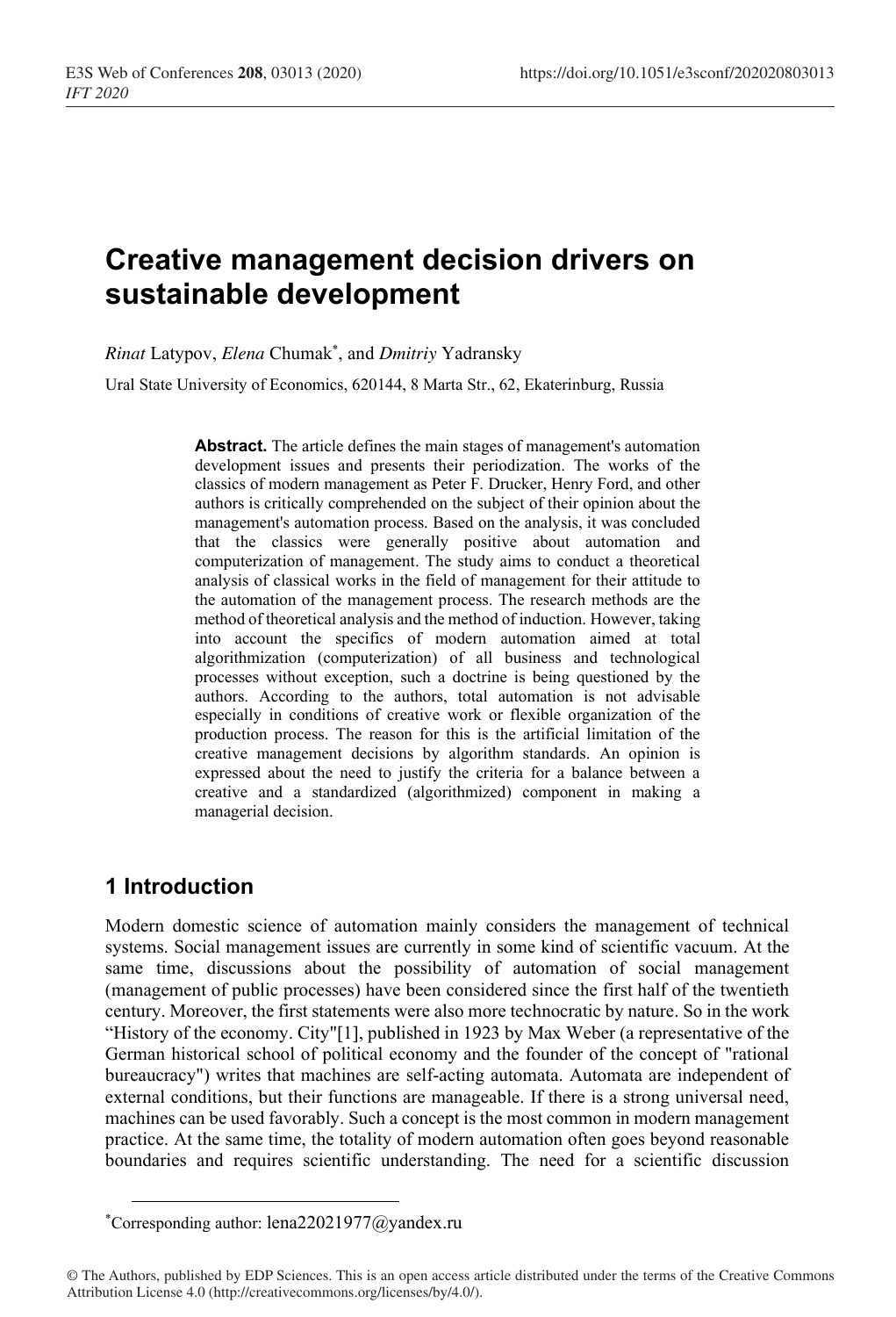regarding the boundaries of expedient algorithmization accordingly raises the research problem.

Within the borders of historical scientific management schools, the authors consider Max Weber and Henri Fayoil to be the founders of the scientific management school. At the same time, according to several sources, Frank Gilbreit and Frederick Taylor were called the founders of the school of scientific organization of labor. In our opinion, this difference creates differences in paradigm interpretation, including modern approaches to management automation capabilities. Although these representatives did not directly consider the problem of the management process automation in their current form, it should be noted that representatives of the scientific management school paid more attention to the role of the individual in the management process. In the authors' opinion the management principles highlighted by A. Fayoil (management, control) cannot be fully automated even in modern conditions.

## **2 Objectives and methods**

The study aims to assess the potential boundaries of the management process automation from the standpoint of classical scientific management schools. The methods of analysis are the method of theoretical modeling, analysis and synthesis, as well as the extrapolation method and the induction method.

Speaking about management automation processes a list of stages can be distinguished: - the first stage: since the end of the 19th century; characterized by the emergence of a school of scientific management, when the theoretical possibilities of automation were hardly discussed;

- the second stage: from the beginning of the '50s of the twentieth century; characterized by the development of the scientific management school and initial attempts to understand the processes of managerial activity automation;

- the third stage: from the beginning of the '90s of the twentieth century; characterized by the organization of information support for the management process and the growing role of information security in making management decisions;

- the fourth stage: since the beginning of the 2010s, characterized by a crisis due to the organization of the information's distribution, the management of information flows, the search for the optimal amount of information for making a management decision.

Nowadays theorizing and studying the possibilities of using artificial intelligence in making managerial decisions are increasingly transforming into such a concept as "information management".

Each of these stages in the management automation process was historically and socially determined by the corresponding era. The stages of management automation represented the phases of the scientific paradigms of the management automation process. We believe that each of the stages ensured the evolutionary development of the modern management paradigm, while we are not sure that the modern stage (information management) is the highest in the framework of the analyzed sequence.

### **3 Theoretical review**

А globally recognized management theorist, Peter Ferdinand Drucker, in his work "Management Practice" [2] (published in 1954), warns that "in the context of the industrial revolution, management faces a serious test of its competence and its most complex problem, entitled "Automation". At the same time, he discusses the prejudices inherent in man and caused by the advent of new technologies.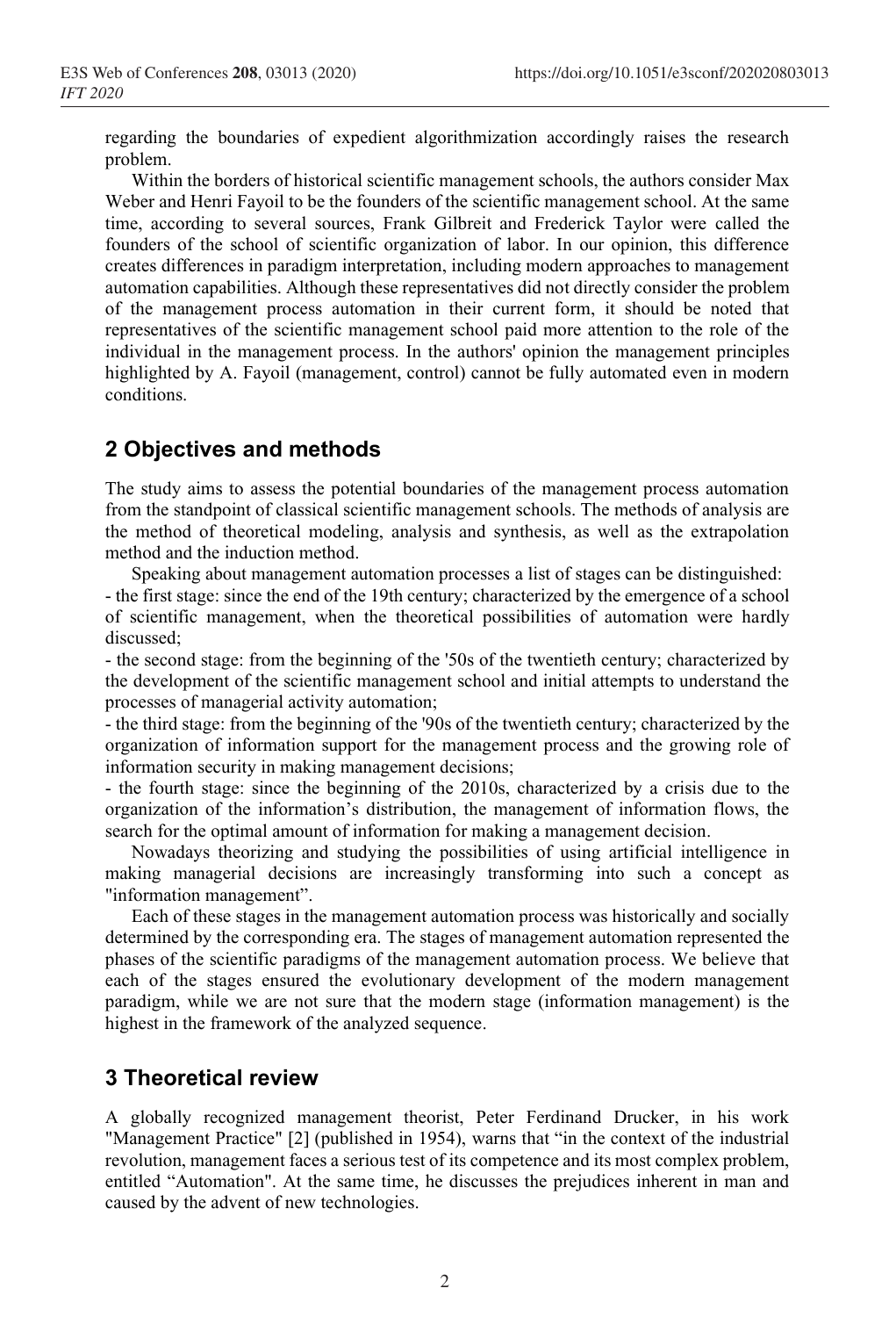Peter F. Drucker compares everything written about automation with "gloomy sci-fi literature" with "the looming nightmare of a technocratic paradise in which man makes no decisions." Explaining what automation is, the author states that this is a system of concepts; the technical side of automation is the result of activity, not its cause. This concept is being developed by modern authors. So, V. Gvozdeva notes that thanks to automation systems introduced into production, managers are allowed to make fully deliberate decisions to perform systematic actions that are based on a specific data set [3]. At the same time, the information support of the managerial process does not guarantee the selection of the correct managerial decision, which, in essence, indicates the probabilistic usefulness of automation.

Peter F. Drucker formulates two concepts of automation. The first concept: automation is stability and predictability. The second concept: automation does not focus on the individual employee and his qualifications. The author does not agree with the principles of mass production of G. Ford, who argued that the product of labor has an organizing factor. It should be noted that, most likely, this means the thought of G. Ford that: "The decisive factor is the product itself, that is, in other words, the decisive factor is the public" [4]. In this statement, the question arises of the need to expand the concept of P. Drucker about the need for "modeling the public", in other words, about the automation of forecasting consumer behavior. However, such automation, if it makes sense, is beyond the competence of company management.

At the same time, Peter F. Drucker argues that automation is a single and harmonious whole process. Automation allows the optimization of production as its goal in the production of more goods and services with the least cost and effort. The better automation is debugged, the less variability and fluctuations in it, the greater the variety of manufactured products can be. Recognizing the validity of Peter F. Drucker's statement, it is necessary to state that modern practice approaches the issues of variability and fluctuations somewhat differently, striving to algorithmize and automate all business processes (in particular [5]). In our opinion, individual routine business processes can be perfectly algorithmized and, therefore, automated. However, transferring part of the business processes to automated algorithms is inappropriate because the flexibility indicated by P.Drucker from such an algorithmization will only decrease. At the same time, the question of the appropriateness of the automated design of business processes and the question of monitoring their effectiveness remains open.

Peter F. Drucker agrees that the control function is present in automation, but the control criteria are set in advance with the condition of an organized self-functioning simple regulation mechanism, such as simple rejection. Going beyond the scope of material labor, it should be noted that the control process is significantly complicated. Part of the work related to the control of information work, cannot be automated in principle (an assessment of the quality of information can be given based on the results of its consumption, and not in the process of its creation). F. Drucker notes that additional costs for sophisticated equipment are necessary for control, while automation ensures the feedback principle when the product returns to the previous section of work if the work is performed incorrectly.

#### **4 Results and discussions**

In our opinion, the loss of an artifact in the process of informational work creates the prerequisites for the fact that labor loses its backbone function. Rather, on the contrary, labor as an information process (algorithm) becomes a system-forming factor in information work, violating its creative nature. It should be noted that the position of G. Ford, who argued that the product of labor has an organizing factor, does not find support among Peter F. Drucker. From the perspective of the school of scientific labor organization, we consider this fact completely logical and often used not only in the organization of labor but also in the organization of business processes. The theses presented in G. Ford's book "Today and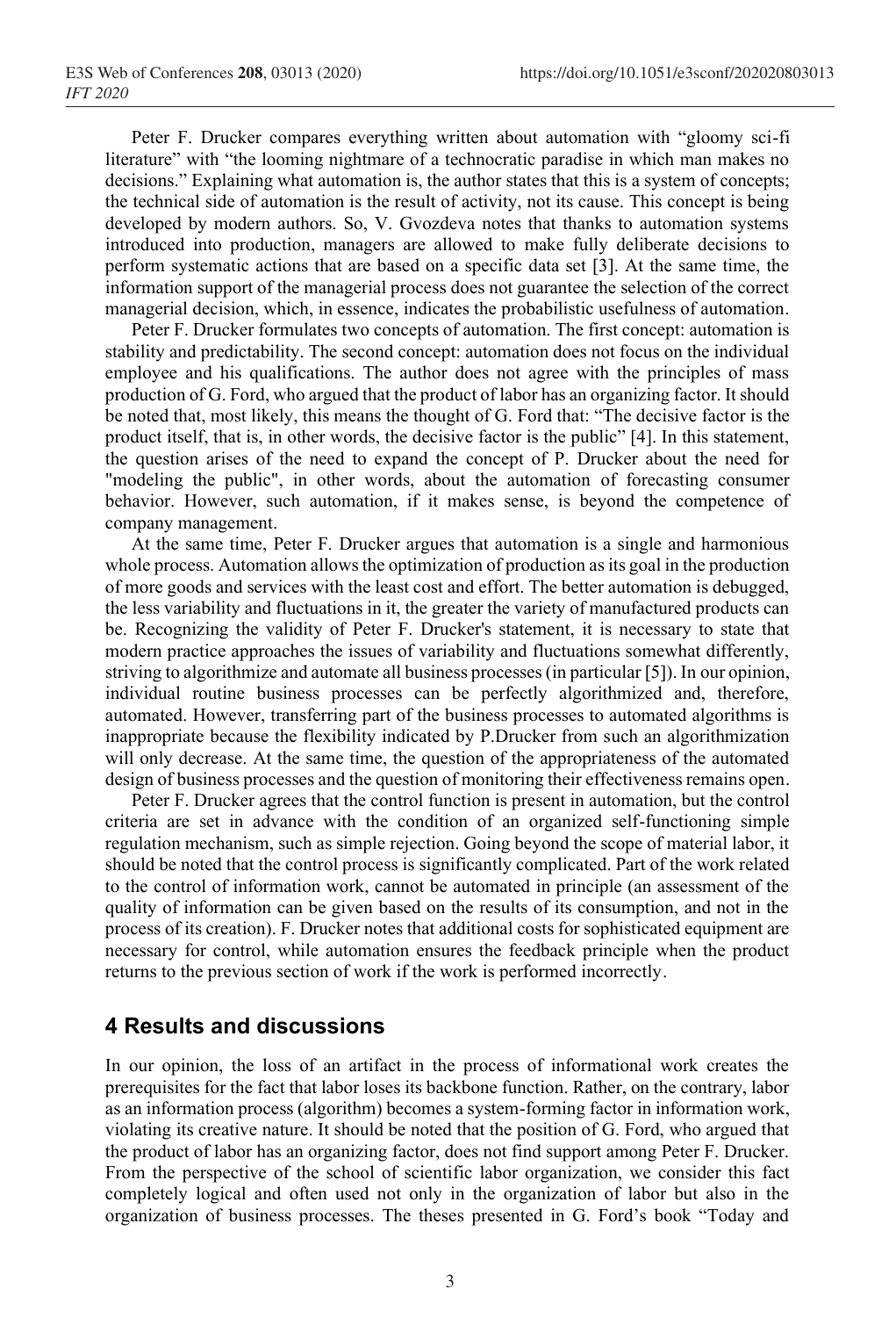Tomorrow" are the conceptual foundations of the modern concept of "lean manufacturing" ("To save time and to make productive use of the time has the same meaning as the use of mechanical force and the division of labor" [4]). It is obvious that creative (partially informational) labor is less characterized by duration, and, consequently, by time - as a criterion of effectiveness. At the same time, the modern doctrine of lean manufacturing insists that for successful management it is important to have the control mechanism already integrated into the automated production process, thus supporting it. In this sense, control can be fully automated, as it is secondary. At the same time, Peter F. Drucker himself notes that when introducing automation, it is necessary to carefully consider the algorithm of automated work and only then will the work be effective. We propose to extend the last thesis and insist that not only the automation algorithm but also the goals of automation should be carefully thought out.

On the issue of algorithmization, we would question the algorithmization of a significant number of issues related to personnel management (we are talking about methods and techniques of social management). Issues of inclusion, social well-being, etc., are, in our opinion, fundamentally non-algorithmizable tasks, since the parameters used to evaluate these indicators can be called into question.

Undoubtedly, the production process, like most business processes, is cyclical and is characterized by a certain duration (periodicity). This operation correlates with the cyclical nature of reporting, which is accordingly implemented in each reporting period. At the same time, according to the results of each period, the system of indicators is improved, including the change in the planned KPI values. These tasks are completely logical.

Turning to Peter F. Drucker, "Automation is the principle of work organization. Rational interaction of processes and workers. " The author is convinced that the onset of automation will not replace the employee, but without it, management will not be effective. The future belongs to automation and the leader who is the first to realize this and will systematically implement and apply the principles of automation and feedback will secure a leading position in labor productivity. Thus, the logic is hidden in this thesis, which is transformed in modern management - a digitized and algorithmic management process [1].

In the book "Management Tasks in the 21st Century," Peter Ferdinand Drucker [6] notes that "you cannot manage change, but you can get ahead of it." Attempts to total algorithmization, just reduce the speed of the change process by forming a rigorous algorithm, following which to a greater extent slow down the change.

We fully agree that today the software allows us to calculate the future performance in a virtual way. A significant number of processes can be simulated. Peter Ferdinand Drucker rightly notes that automation does not affect management decision. At the same time, in a certain way, systematized information creates the conditions for making a certain standard decision, on the one hand, reducing the level of uncertainty, but on the other hand, limiting the intuition of the leader with a total analysis.

In the book "Management. Challenges of the 21st Century" Peter Ferdinand Drucker [7] notes that during periods of important structural transformations, only the leaders of change are afloat, who timely and accurately capture the approaching changes and quickly adapt to them, taking advantage of the opportunities that open to themselves. Undoubtedly, modern automation is a field for creating a wide range of managerial capabilities, while reducing the role of the leader's personality in the decision-making process.

Niels-Goran Olve, Jean Roy, Mongoose Vetter [8] note in the book "Evaluation of the effectiveness of the company" that the highest coefficient of application of the indicators' process efficiency falls on the dynamic indicators. These indicators characterize the business and its results for a measurable period. There are more indicators of intellectual capital in addition to the above, which are applied, such as work technologies, databases, and software for everyday operations automating.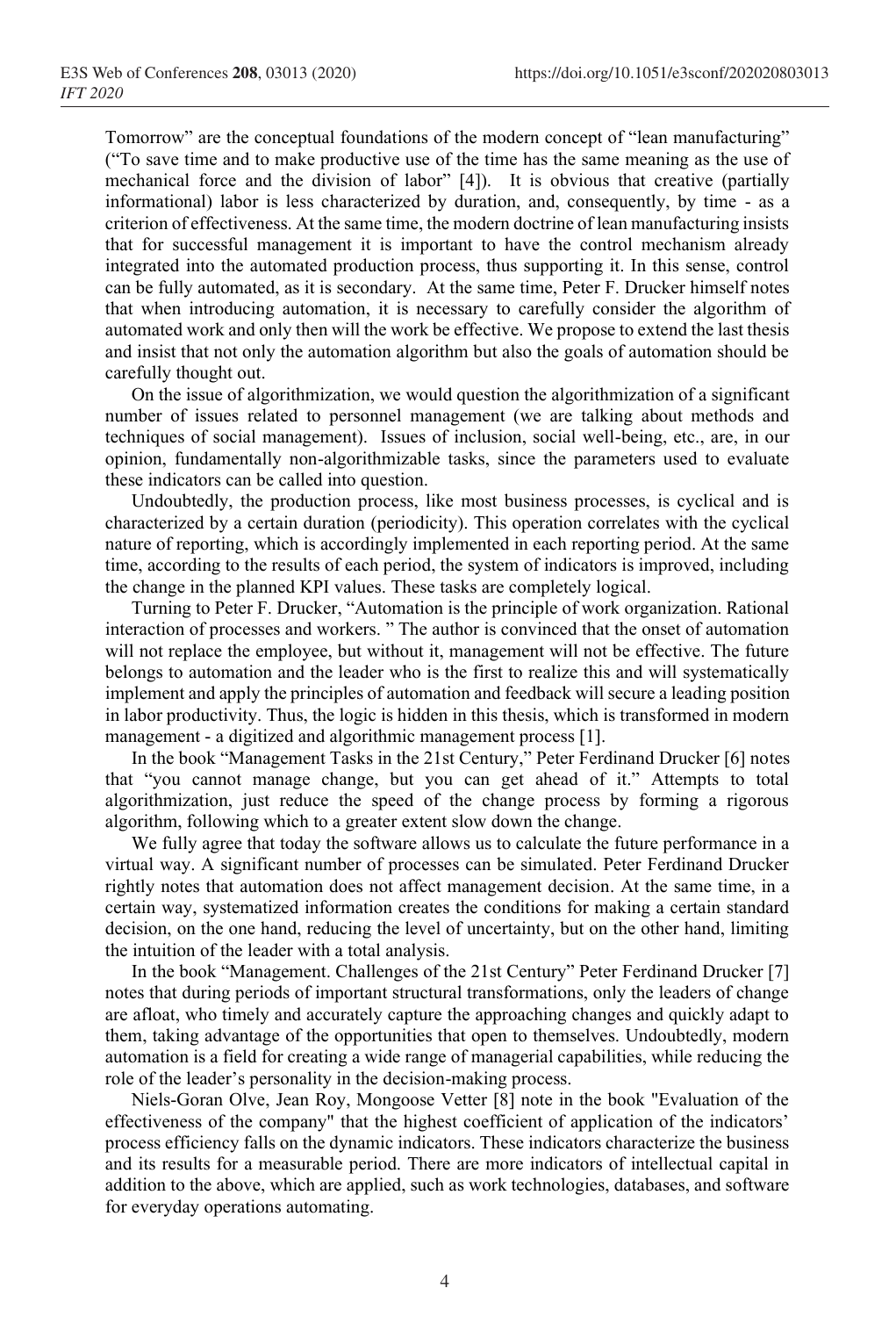The authors draw attention to the fact that, when automating the calculation of indicators, employees think less. The use of information technology allows not to store information on one computer, it can be downloaded as needed. The authors argue that automated control will be able to ensure success where companies previously won in the competition using traditional technologies [5].

At the same time, for highly competitive markets, the question that workers think less is not, in our opinion, a definite plus. One more paradox of modern management should be noted. On the one hand, companies insist on the need to develop the independence and responsibility of employees, measure and evaluate the involvement of employees in management. At the same time, some authors, as noted above, are proud that workers reflect less. Undoubtedly, when performing routine operations, such optimization is justified, however, when performing creative operations, the employee's attention switches from a creative attitude to his work to a creative attitude to the process or the conditions in which this business occurs. The last thesis is related to the fact that most of the Kaisen improvements are focused on working conditions or design (forms of documents), and not on improving the algorithm itself. The latter is completely logical since the quality of the algorithm characterizes its universality and immutability. In modern conditions, employees who will try to make corrections to the algorithm itself demonstrate its inefficiency (vulnerability), thereby casting doubt on the managerial decision made by the ineffective algorithm.

In the practice of business entities, this situation develops as follows. At the stage of drafting technical specifications for further algorithmization, the mapping of actual business processes taking place in the organization takes place. Quantitative results of a certain phase of the business process are determined (material or the quantitatively established result of the labor of each functional stage). Further, these algorithms are optimized and in the future, represent the basis of the company's software workflow algorithm. Any deviation from the software algorithm is possible in most companies, however, it is implemented through a specific procedure, as a rule, through Kaisen-offers. The average period of passing Kaisen proposals (analysis and implementation) in the companies we studied is about a month. Until this time, deviations from the developed algorithm are almost impossible.

# **5 Conclusion**

Summing up the theoretical understanding, we can say that the modern stage, called by us the stage of "information management" is not yet fully established scientific paradigm. Practical experiments related to the study of the possibilities of using artificial intelligence in making managerial decisions do not yet have a univocal scientific and practical assessment. A modern attempt at total automation and algorithmization of all business processes of a company is a factor of not self-organizing the production process, but a factor of limiting its flexibility. In the context of standard processes (hardware processes, mass production), we consider such a total algorithmization as a definite advantage. At the same time, in conditions of flexible production processes (unit production, creative labor), the use of totally regulatory information systems does not seem justified. Especially in the context of the digital economy paradigm development, which at the same time provides maximum flexibility in the production and consumption of the product and creates opportunities for the use of artificial intelligence in the management process? Such unjustifiability is laid not only in the very nature of flexible production processes but also comes in a certain contradiction with the opinions of management classics. At the same time, we fully agree that information systems in the modern management process create the prerequisites for reducing the level of uncertainty, improving information support for making managerial decisions, reducing the time for information collecting, processing, and organizing.